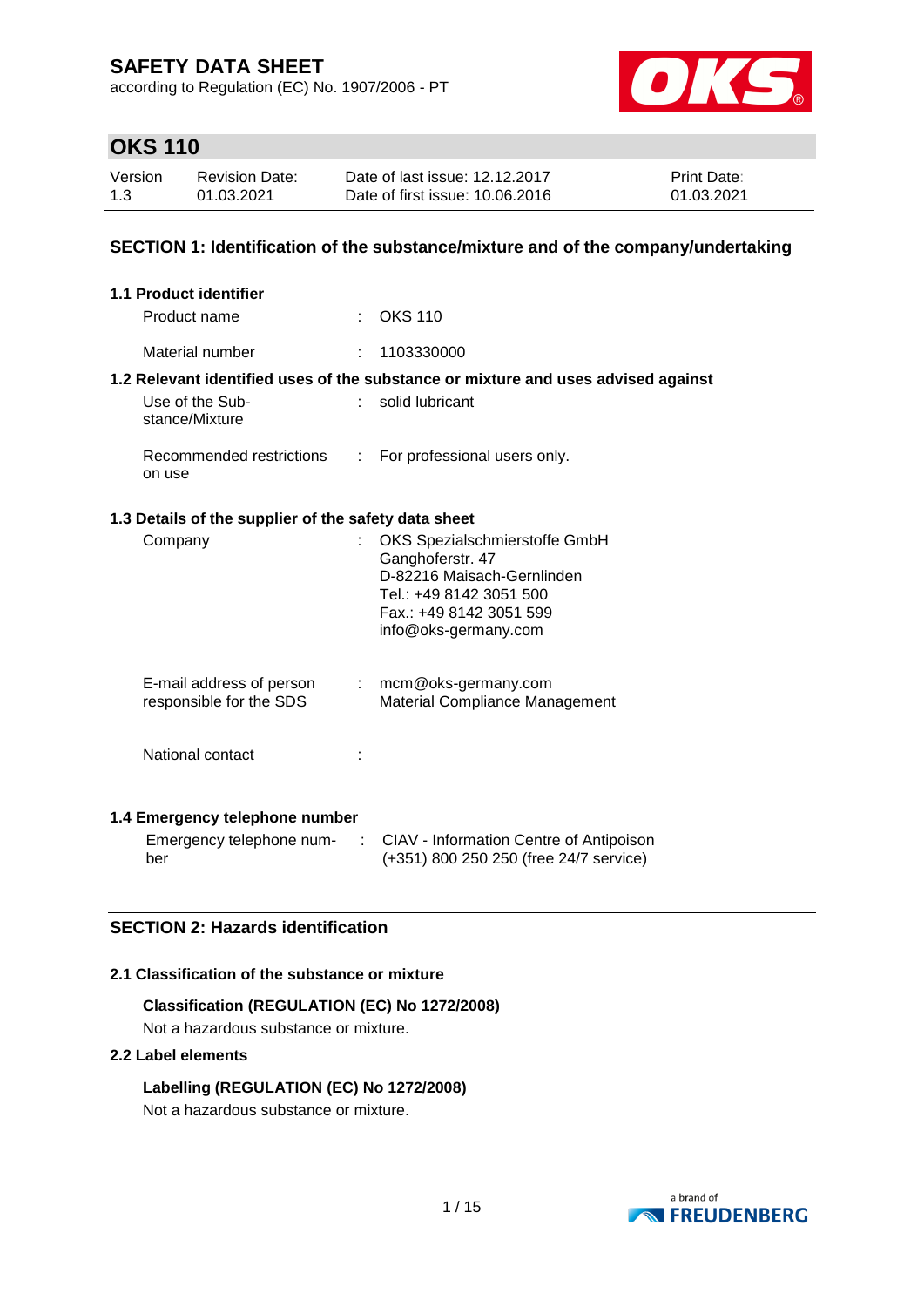according to Regulation (EC) No. 1907/2006 - PT



# **OKS 110**

| Version | <b>Revision Date:</b> | Date of last issue: 12.12.2017  | <b>Print Date:</b> |
|---------|-----------------------|---------------------------------|--------------------|
| 1.3     | 01.03.2021            | Date of first issue: 10.06.2016 | 01.03.2021         |

### **2.3 Other hazards**

This substance/mixture contains no components considered to be either persistent, bioaccumulative and toxic (PBT), or very persistent and very bioaccumulative (vPvB) at levels of 0.1% or higher.

### **SECTION 3: Composition/information on ingredients**

#### **3.1 Substances**

Chemical nature : Molybdenum disulfide

### **Components**

| Chemical name                                | CAS-No.<br>EC-No.          | Classification | Concentration<br>limits<br>M-Factor | Concentration<br>(% w/w) |
|----------------------------------------------|----------------------------|----------------|-------------------------------------|--------------------------|
|                                              | Index-No.                  |                | <b>Notes</b>                        |                          |
|                                              | <b>Registration number</b> |                |                                     |                          |
| Substances with a workplace exposure limit : |                            |                |                                     |                          |
| molybdenum disul-                            | 1317-33-5                  | Not classified |                                     | $>= 90 - 5 = 100$        |
| phide                                        | 215-263-9                  |                |                                     |                          |
|                                              |                            |                |                                     |                          |
|                                              |                            |                |                                     |                          |

### **SECTION 4: First aid measures**

#### **4.1 Description of first aid measures**

| If inhaled              | : Remove person to fresh air. If signs/symptoms continue, get<br>medical attention.<br>Keep patient warm and at rest.<br>If breathing is irregular or stopped, administer artificial respira-<br>tion. |
|-------------------------|--------------------------------------------------------------------------------------------------------------------------------------------------------------------------------------------------------|
| In case of skin contact | : Remove contaminated clothing. If irritation develops, get med-<br>ical attention.<br>In case of contact, immediately flush skin with plenty of water.                                                |
| In case of eye contact  | : Rinse immediately with plenty of water, also under the eyelids,<br>for at least 10 minutes.<br>If eye irritation persists, consult a specialist.                                                     |
| If swallowed            | $\therefore$ Move the victim to fresh air.<br>Do not induce vomiting without medical advice.<br>Rinse mouth with water.                                                                                |

#### **4.2 Most important symptoms and effects, both acute and delayed**

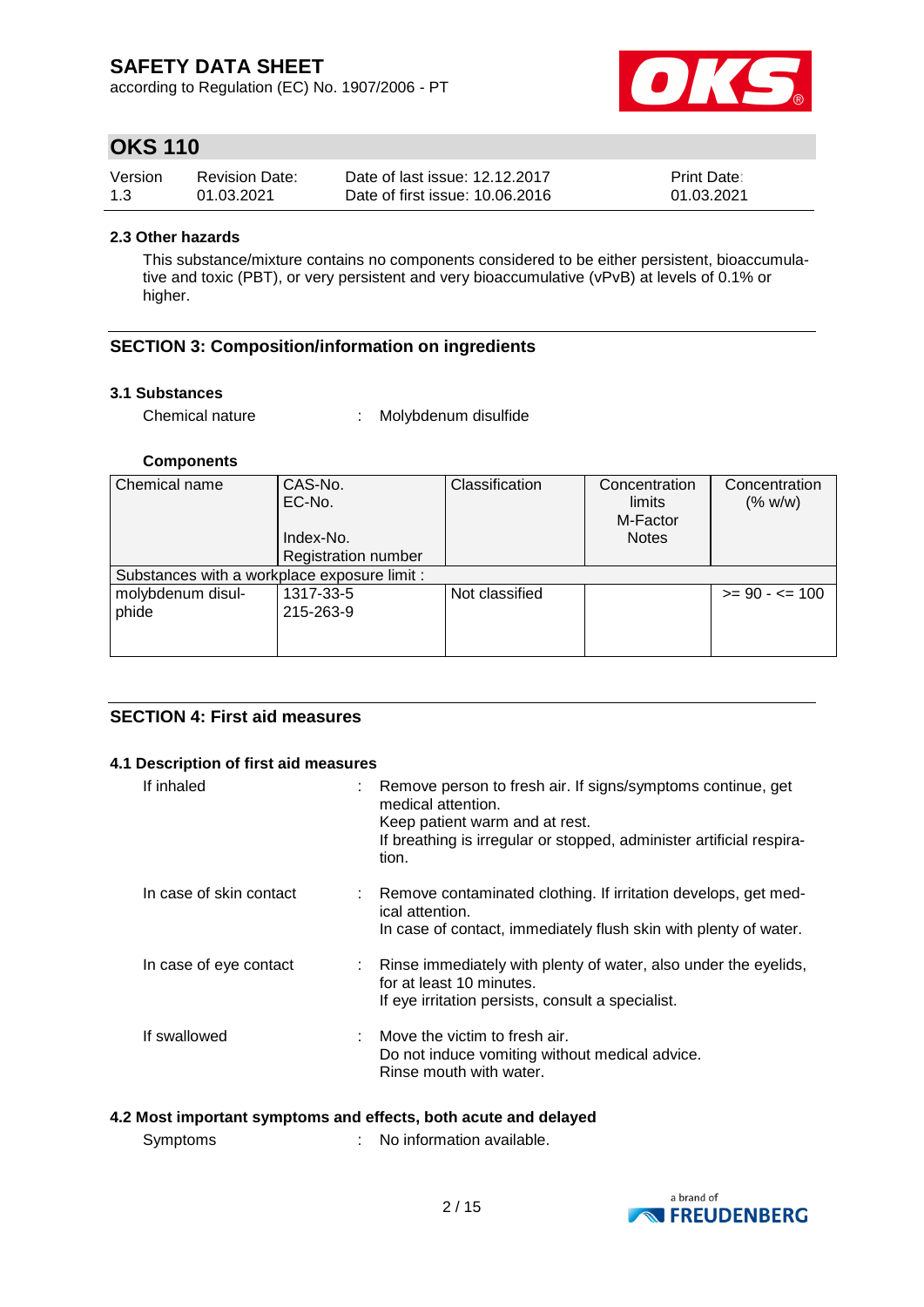according to Regulation (EC) No. 1907/2006 - PT



# **OKS 110**

| Version      | <b>Revision Date:</b> | Date of last issue: 12.12.2017  | <b>Print Date:</b> |
|--------------|-----------------------|---------------------------------|--------------------|
| 1.3          | 01.03.2021            | Date of first issue: 10.06.2016 | 01.03.2021         |
| <b>Risks</b> |                       | : None known.                   |                    |

## **4.3 Indication of any immediate medical attention and special treatment needed**

Treatment : No information available.

## **SECTION 5: Firefighting measures**

#### **5.1 Extinguishing media** Suitable extinguishing media : Use water spray, alcohol-resistant foam, dry chemical or car-

|                          | <u>Julianic CXIII iyulshing mcula           USC walch spray, alcunu-resistant iyahi, ury chchilical ur car-</u><br>bon dioxide. |
|--------------------------|---------------------------------------------------------------------------------------------------------------------------------|
| Unsuitable extinguishing | : High volume water jet                                                                                                         |
|                          | 5.2 Special hazards arising from the substance or mixture                                                                       |
|                          | Hazardous combustion prod- : Sulphur oxides<br>Metal oxides                                                                     |
|                          |                                                                                                                                 |
|                          |                                                                                                                                 |

| Special protective equipment<br>for firefighters | In the event of fire, wear self-contained breathing apparatus.<br>Use personal protective equipment. Exposure to decomposi-<br>tion products may be a hazard to health. |
|--------------------------------------------------|-------------------------------------------------------------------------------------------------------------------------------------------------------------------------|
| Further information                              | Standard procedure for chemical fires.                                                                                                                                  |

| Standard procedure for chemical mest.   |
|-----------------------------------------|
| Cool containers/tanks with water spray. |

### **SECTION 6: Accidental release measures**

### **6.1 Personal precautions, protective equipment and emergency procedures**

| (dust).<br>Avoid dust formation.<br>Avoid breathing dust.<br>Refer to protective measures listed in sections 7 and 8. | Personal precautions |  | Evacuate personnel to safe areas.<br>Keep people away from and upwind of spill/leak.<br>Use the indicated respiratory protection if the occupational<br>exposure limit is exceeded and/or in case of product release |
|-----------------------------------------------------------------------------------------------------------------------|----------------------|--|----------------------------------------------------------------------------------------------------------------------------------------------------------------------------------------------------------------------|
|-----------------------------------------------------------------------------------------------------------------------|----------------------|--|----------------------------------------------------------------------------------------------------------------------------------------------------------------------------------------------------------------------|

### **6.2 Environmental precautions**

Environmental precautions : Try to prevent the material from entering drains or water courses. Prevent further leakage or spillage. Local authorities should be advised if significant spillages cannot be contained.

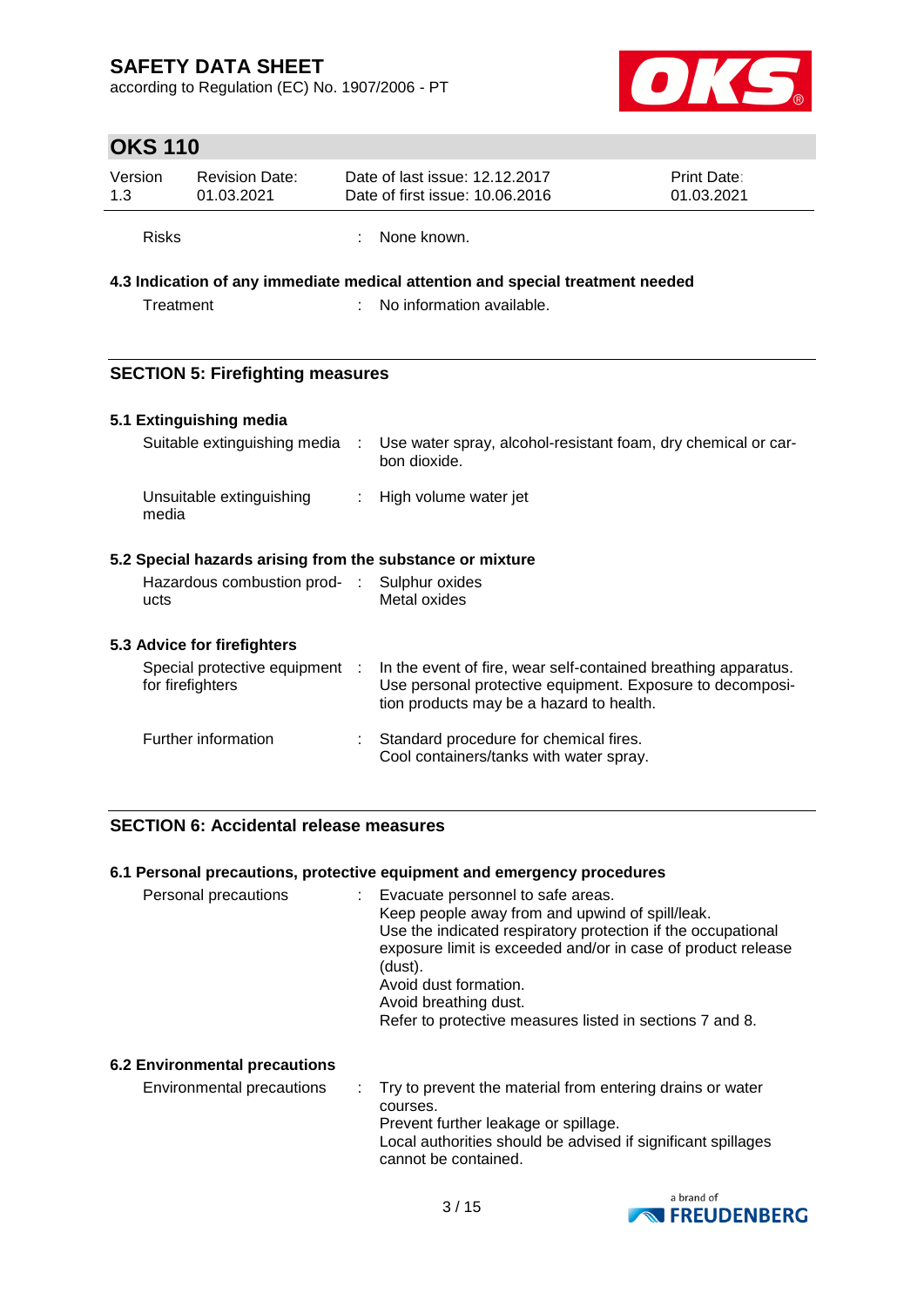according to Regulation (EC) No. 1907/2006 - PT



# **OKS 110**

| Version | Revision Date: | Date of last issue: 12.12.2017  | <b>Print Date:</b> |
|---------|----------------|---------------------------------|--------------------|
| 1.3     | 01.03.2021     | Date of first issue: 10.06.2016 | 01.03.2021         |

### **6.3 Methods and material for containment and cleaning up**

| Methods for cleaning up |  | : Clean up promptly by sweeping or vacuum.<br>Keep in suitable, closed containers for disposal.<br>Avoid dispersal of dust in the air (i.e., clearing dust surfaces<br>with compressed air). |
|-------------------------|--|----------------------------------------------------------------------------------------------------------------------------------------------------------------------------------------------|
|-------------------------|--|----------------------------------------------------------------------------------------------------------------------------------------------------------------------------------------------|

## **6.4 Reference to other sections**

For personal protection see section 8.

### **SECTION 7: Handling and storage**

### **7.1 Precautions for safe handling**

| Advice on safe handling                                                    | : Do not use in areas without adequate ventilation.<br>Do not breathe vapours/dust.<br>In case of insufficient ventilation, wear suitable respiratory<br>equipment.<br>For personal protection see section 8.<br>Smoking, eating and drinking should be prohibited in the ap-<br>plication area.<br>Wash hands and face before breaks and immediately after<br>handling the product.<br>Ensure all equipment is electrically grounded before beginning<br>transfer operations.<br>Avoid dust accumulation in enclosed space. |
|----------------------------------------------------------------------------|------------------------------------------------------------------------------------------------------------------------------------------------------------------------------------------------------------------------------------------------------------------------------------------------------------------------------------------------------------------------------------------------------------------------------------------------------------------------------------------------------------------------------|
| Advice on protection against : Avoid dust formation.<br>fire and explosion |                                                                                                                                                                                                                                                                                                                                                                                                                                                                                                                              |
| Hygiene measures                                                           | Wash face, hands and any exposed skin thoroughly after                                                                                                                                                                                                                                                                                                                                                                                                                                                                       |

### **7.2 Conditions for safe storage, including any incompatibilities**

| Requirements for storage<br>areas and containers |  | Store in original container. Keep container closed when not in<br>use. Keep in a dry, cool and well-ventilated place. Containers<br>which are opened must be carefully resealed and kept upright<br>to prevent leakage. Electrical installations / working materials<br>must comply with the technological safety standards. Store in<br>accordance with the particular national regulations. Keep in<br>properly labelled containers. |
|--------------------------------------------------|--|----------------------------------------------------------------------------------------------------------------------------------------------------------------------------------------------------------------------------------------------------------------------------------------------------------------------------------------------------------------------------------------------------------------------------------------|
|--------------------------------------------------|--|----------------------------------------------------------------------------------------------------------------------------------------------------------------------------------------------------------------------------------------------------------------------------------------------------------------------------------------------------------------------------------------------------------------------------------------|

handling.

### **7.3 Specific end use(s)**

Specific use(s) : Specific instructions for handling, not required.

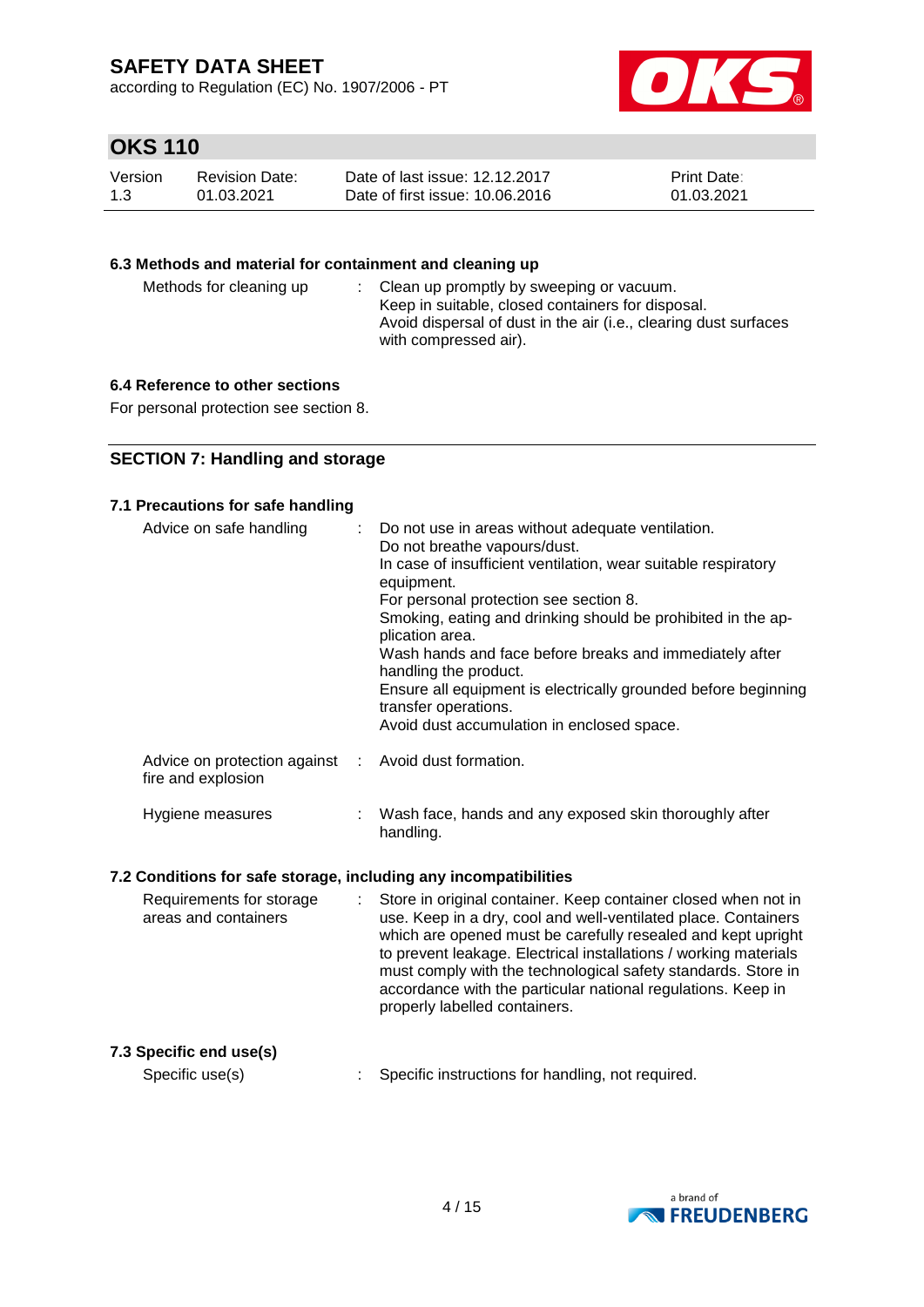according to Regulation (EC) No. 1907/2006 - PT



# **OKS 110**

| Version | Revision Date: | Date of last issue: 12.12.2017  | <b>Print Date:</b> |
|---------|----------------|---------------------------------|--------------------|
| 1.3     | 01.03.2021     | Date of first issue: 10.06.2016 | 01.03.2021         |

### **SECTION 8: Exposure controls/personal protection**

#### **8.1 Control parameters**

#### **Occupational Exposure Limits**

| Components     | CAS-No.   | Value type (Form | Control parameters | <b>Basis</b>       |
|----------------|-----------|------------------|--------------------|--------------------|
|                |           | of exposure)     |                    |                    |
| molybdenum di- | 1317-33-5 | VLE-MP (Inhala-  | $10 \text{ mg/m}$  | PT OEL             |
| sulphide       |           | ble fraction)    | (Molybdenum)       | $(2014 - 11 - 14)$ |
|                |           | VLE-MP (Respir-  | $3 \text{ mg/m}$   | PT OEL             |
|                |           | able fraction)   | (Molybdenum)       | $(2014 - 11 - 14)$ |

#### **8.2 Exposure controls**

#### **Engineering measures**

Local exhaust

Ensure that dust-handling systems (such as exhaust ducts, dust collectors, vessels, and processing equipment) are designed in a manner to prevent the escape of dust into the work area (i.e., there is no leakage from the equipment).

#### **Personal protective equipment**

| Eye protection                                                        | Safety glasses with side-shields                                                                                                                                                                                                                                                                                                                                             |
|-----------------------------------------------------------------------|------------------------------------------------------------------------------------------------------------------------------------------------------------------------------------------------------------------------------------------------------------------------------------------------------------------------------------------------------------------------------|
| Hand protection<br>Material<br>Break through time<br>Protective index | Nitrile rubber<br>$> 10$ min<br>Class 1                                                                                                                                                                                                                                                                                                                                      |
| Remarks                                                               | For prolonged or repeated contact use protective gloves. The<br>break through time depends amongst other things on the<br>material, the thickness and the type of glove and therefore<br>has to be measured for each case.<br>The selected protective gloves have to satisfy the specifica-<br>tions of Regulation (EU) 2016/425 and the standard EN 374<br>derived from it. |
| Respiratory protection                                                | Use the indicated respiratory protection if the occupational<br>exposure limit is exceeded and/or in case of product release<br>(dust).                                                                                                                                                                                                                                      |
| Filter type                                                           | P <sub>2</sub> filter                                                                                                                                                                                                                                                                                                                                                        |
| Protective measures                                                   | The type of protective equipment must be selected according<br>to the concentration and amount of the dangerous substance<br>at the specific workplace.<br>Choose body protection in relation to its type, to the concen-<br>tration and amount of dangerous substances, and to the spe-<br>cific work-place.                                                                |

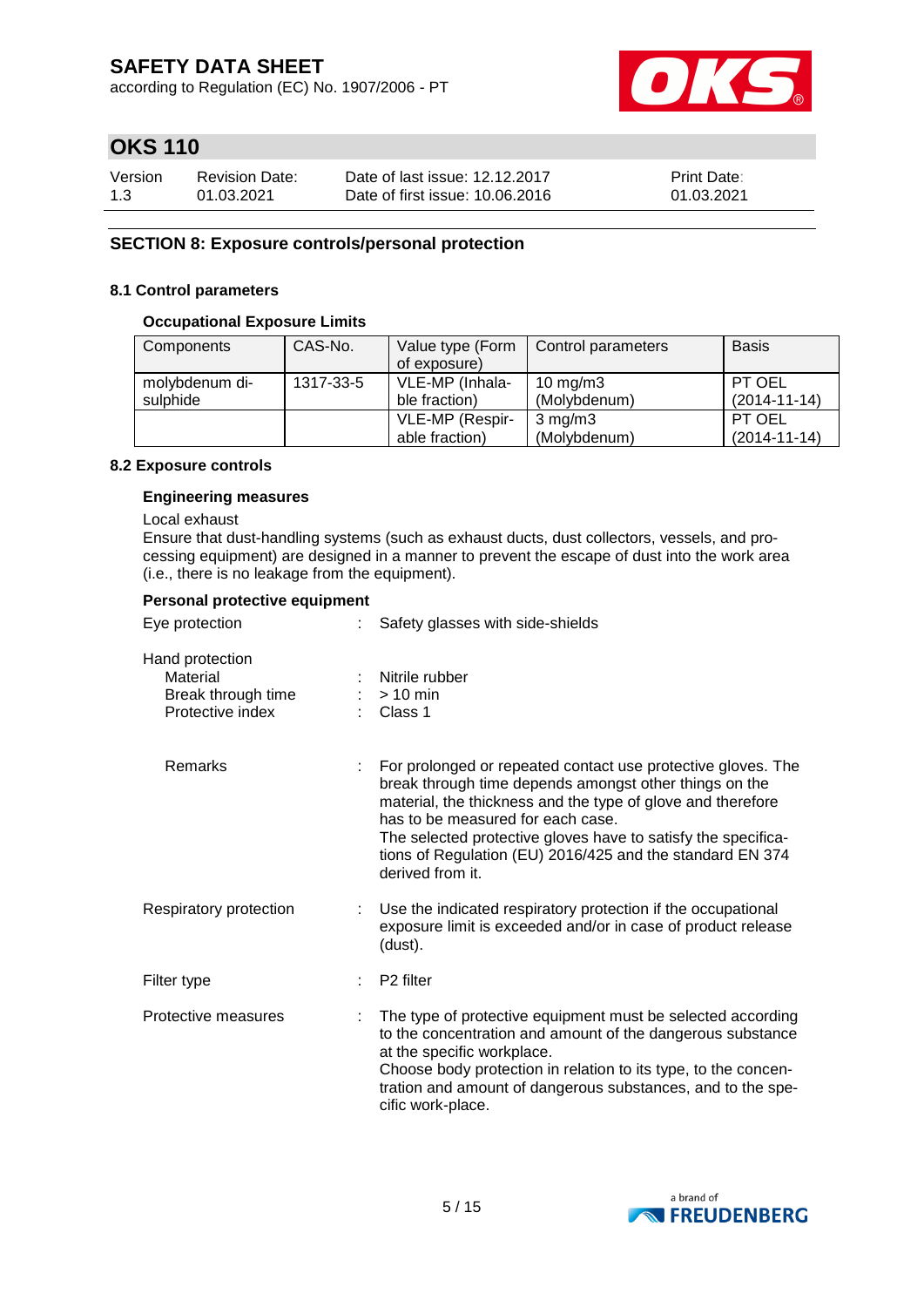according to Regulation (EC) No. 1907/2006 - PT



# **OKS 110**

| Version | <b>Revision Date:</b> | Date of last issue: 12.12.2017  | <b>Print Date:</b> |
|---------|-----------------------|---------------------------------|--------------------|
| 1.3     | 01.03.2021            | Date of first issue: 10.06.2016 | 01.03.2021         |

## **SECTION 9: Physical and chemical properties**

### **9.1 Information on basic physical and chemical properties**

| Appearance                                            |    | powder                |
|-------------------------------------------------------|----|-----------------------|
| Colour                                                |    | grey                  |
| Odour                                                 |    | odourless             |
| <b>Odour Threshold</b>                                | ÷  | No data available     |
|                                                       |    |                       |
| рH                                                    | t  | Not applicable        |
| Melting point/range                                   |    | 1.185 $°C$            |
| Boiling point/boiling range                           |    | No data available     |
| Flash point                                           |    | Not applicable        |
| Evaporation rate                                      | ÷. | No data available     |
| Flammability (solid, gas)                             | t. | Will not burn         |
| Upper explosion limit / Upper :<br>flammability limit |    | No data available     |
| Lower explosion limit / Lower :<br>flammability limit |    | 250.000 mg/m3         |
| Vapour pressure                                       | ÷  | < 0,001 hPa (20 °C)   |
| Relative vapour density                               |    | No data available     |
| Density                                               |    | 4,80 g/cm3<br>(20 °C) |
| <b>Bulk density</b>                                   | t  | 400 - 1.400 kg/m3     |
| Solubility(ies)<br>Water solubility                   | ÷. | insoluble             |
| Solubility in other solvents :                        |    | No data available     |
| Partition coefficient: n-<br>octanol/water            |    | No data available     |
| Auto-ignition temperature                             |    | 520 °C                |
| Decomposition temperature                             | ÷  | No data available     |

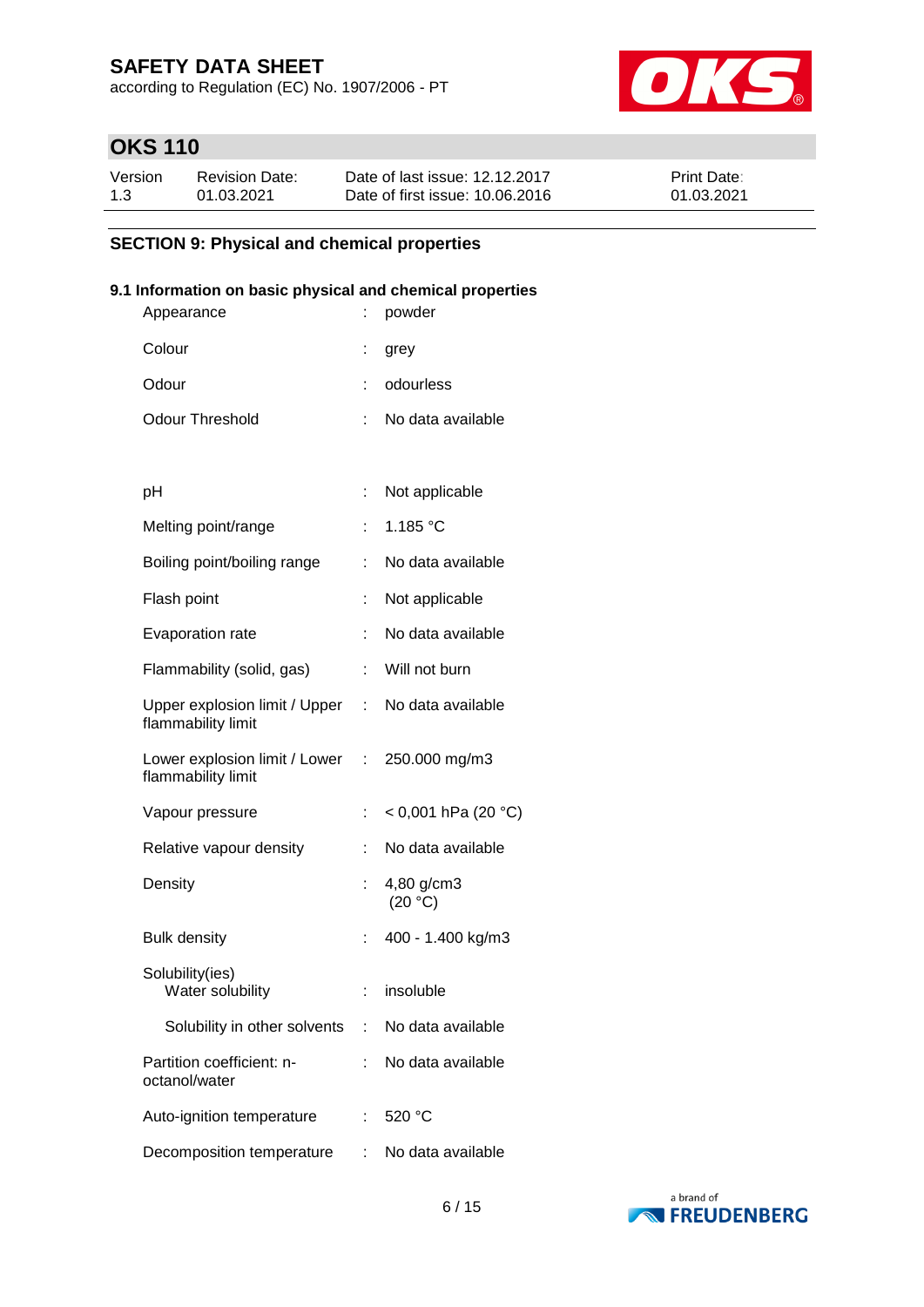according to Regulation (EC) No. 1907/2006 - PT



# **OKS 110**

| Version<br>1.3 | <b>Revision Date:</b><br>01.03.2021                 |        | Date of last issue: 12.12.2017<br>Date of first issue: 10.06.2016 | <b>Print Date:</b><br>01.03.2021 |
|----------------|-----------------------------------------------------|--------|-------------------------------------------------------------------|----------------------------------|
|                | <b>Viscosity</b><br>Viscosity, dynamic              | ÷.     | No data available                                                 |                                  |
|                | Viscosity, kinematic<br><b>Explosive properties</b> | ÷<br>÷ | No data available<br>Not explosive                                |                                  |
|                | Oxidizing properties                                | ÷      | No data available                                                 |                                  |
|                | 9.2 Other information<br>Sublimation point          | ÷      | No data available                                                 |                                  |
|                | Self-ignition                                       | ÷      | No data available                                                 |                                  |

## **SECTION 10: Stability and reactivity**

# **10.1 Reactivity** No hazards to be specially mentioned. **10.2 Chemical stability** Stable under normal conditions. **10.3 Possibility of hazardous reactions** Hazardous reactions : Dust can form an explosive mixture in air. **10.4 Conditions to avoid** Conditions to avoid : No conditions to be specially mentioned. **10.5 Incompatible materials** Materials to avoid : No materials to be especially mentioned. **10.6 Hazardous decomposition products** No decomposition if stored and applied as directed.

## **SECTION 11: Toxicological information**

### **11.1 Information on toxicological effects**

### **Acute toxicity**

| <b>Product:</b>           |                                                                                                                                                   |
|---------------------------|---------------------------------------------------------------------------------------------------------------------------------------------------|
| Acute oral toxicity       | Remarks: This information is not available.                                                                                                       |
| Acute inhalation toxicity | Symptoms: Inhalation may provoke the following symptoms:<br>Respiratory disorder, Dust may cause sore throat and pains in<br>the lungs and chest. |

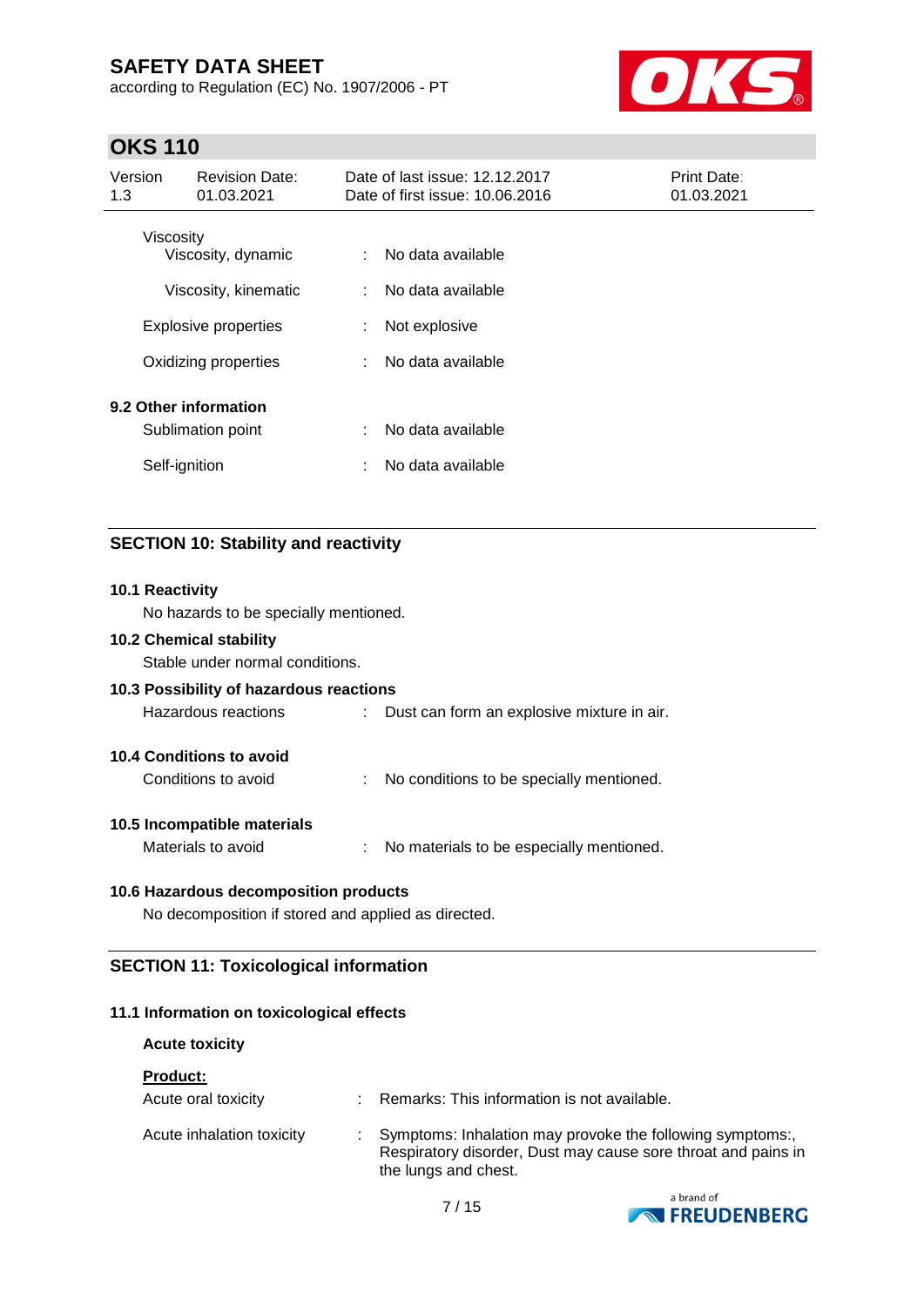according to Regulation (EC) No. 1907/2006 - PT



# **OKS 110**

| Version<br>1.3 | <b>Revision Date:</b><br>01.03.2021      |    | Date of last issue: 12.12.2017<br>Date of first issue: 10.06.2016          | Print Date:<br>01.03.2021 |  |  |  |  |
|----------------|------------------------------------------|----|----------------------------------------------------------------------------|---------------------------|--|--|--|--|
|                | Acute dermal toxicity                    |    | : Remarks: This information is not available.                              |                           |  |  |  |  |
|                | Components:                              |    |                                                                            |                           |  |  |  |  |
|                | molybdenum disulphide:                   |    |                                                                            |                           |  |  |  |  |
|                | Acute oral toxicity                      |    | : LD50 (Rat): $>$ 5.000 mg/kg                                              |                           |  |  |  |  |
|                | Acute dermal toxicity                    |    | : LD50 (Rat): $> 16.000$ mg/kg                                             |                           |  |  |  |  |
|                | <b>Skin corrosion/irritation</b>         |    |                                                                            |                           |  |  |  |  |
| Remarks        | Product:                                 | ÷. | This information is not available.                                         |                           |  |  |  |  |
|                | Components:                              |    |                                                                            |                           |  |  |  |  |
|                | molybdenum disulphide:                   |    |                                                                            |                           |  |  |  |  |
| Result         | Assessment                               |    | No skin irritation<br>No skin irritation                                   |                           |  |  |  |  |
|                | Serious eye damage/eye irritation        |    |                                                                            |                           |  |  |  |  |
|                | Product:<br><b>Remarks</b>               |    | Contact with eyes may cause irritation.                                    |                           |  |  |  |  |
|                | Components:                              |    |                                                                            |                           |  |  |  |  |
|                | molybdenum disulphide:                   |    |                                                                            |                           |  |  |  |  |
| Result         | Assessment                               |    | No eye irritation<br>No eye irritation                                     |                           |  |  |  |  |
|                | <b>Respiratory or skin sensitisation</b> |    |                                                                            |                           |  |  |  |  |
| Remarks        | Product:                                 |    | This information is not available.                                         |                           |  |  |  |  |
|                | Components:                              |    |                                                                            |                           |  |  |  |  |
|                | molybdenum disulphide:                   |    |                                                                            |                           |  |  |  |  |
| Result         | Assessment                               |    | Does not cause skin sensitisation.<br>: Does not cause skin sensitisation. |                           |  |  |  |  |
|                | <b>Germ cell mutagenicity</b>            |    |                                                                            |                           |  |  |  |  |
|                | Product:<br>Genotoxicity in vitro        |    | : Remarks: No data available                                               |                           |  |  |  |  |
|                |                                          |    |                                                                            |                           |  |  |  |  |

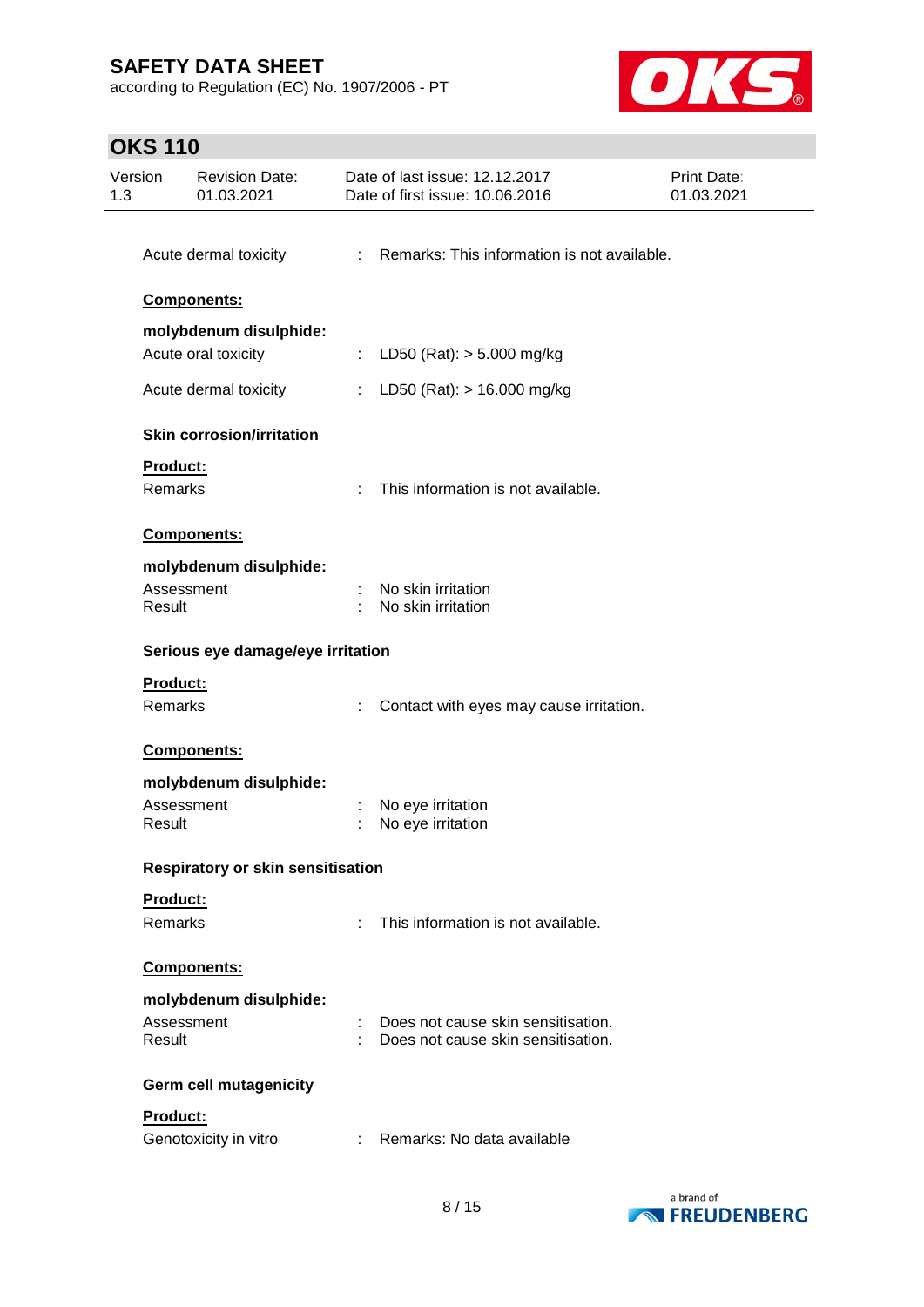according to Regulation (EC) No. 1907/2006 - PT



# **OKS 110**

| Version<br>1.3 |                            | <b>Revision Date:</b><br>01.03.2021  | Date of last issue: 12.12.2017<br>Date of first issue: 10.06.2016                                   | Print Date:<br>01.03.2021 |
|----------------|----------------------------|--------------------------------------|-----------------------------------------------------------------------------------------------------|---------------------------|
|                |                            | Genotoxicity in vivo                 | : Remarks: No data available                                                                        |                           |
|                |                            | <b>Components:</b>                   |                                                                                                     |                           |
|                |                            | molybdenum disulphide:               | Germ cell mutagenicity-As- : Animal testing did not show any mutagenic effects.                     |                           |
|                | sessment                   |                                      |                                                                                                     |                           |
|                |                            | Carcinogenicity                      |                                                                                                     |                           |
|                | <b>Product:</b><br>Remarks |                                      | No data available                                                                                   |                           |
|                |                            | Components:                          |                                                                                                     |                           |
|                |                            | molybdenum disulphide:               |                                                                                                     |                           |
|                | ment                       |                                      | Carcinogenicity - Assess- : No evidence of carcinogenicity in animal studies.                       |                           |
|                |                            | <b>Reproductive toxicity</b>         |                                                                                                     |                           |
|                | Product:                   |                                      |                                                                                                     |                           |
|                |                            | Effects on fertility                 | : Remarks: No data available                                                                        |                           |
|                | ment                       | Effects on foetal develop-           | : Remarks: No data available                                                                        |                           |
|                |                            | <b>STOT - single exposure</b>        |                                                                                                     |                           |
|                |                            | <b>Components:</b>                   |                                                                                                     |                           |
|                |                            | molybdenum disulphide:<br>Assessment | The substance or mixture is not classified as specific target<br>organ toxicant, single exposure.   |                           |
|                |                            | <b>STOT - repeated exposure</b>      |                                                                                                     |                           |
|                |                            | Components:                          |                                                                                                     |                           |
|                |                            | molybdenum disulphide:<br>Assessment | The substance or mixture is not classified as specific target<br>organ toxicant, repeated exposure. |                           |
|                |                            | <b>Repeated dose toxicity</b>        |                                                                                                     |                           |
|                | Product:<br>Remarks        |                                      | This information is not available.                                                                  |                           |

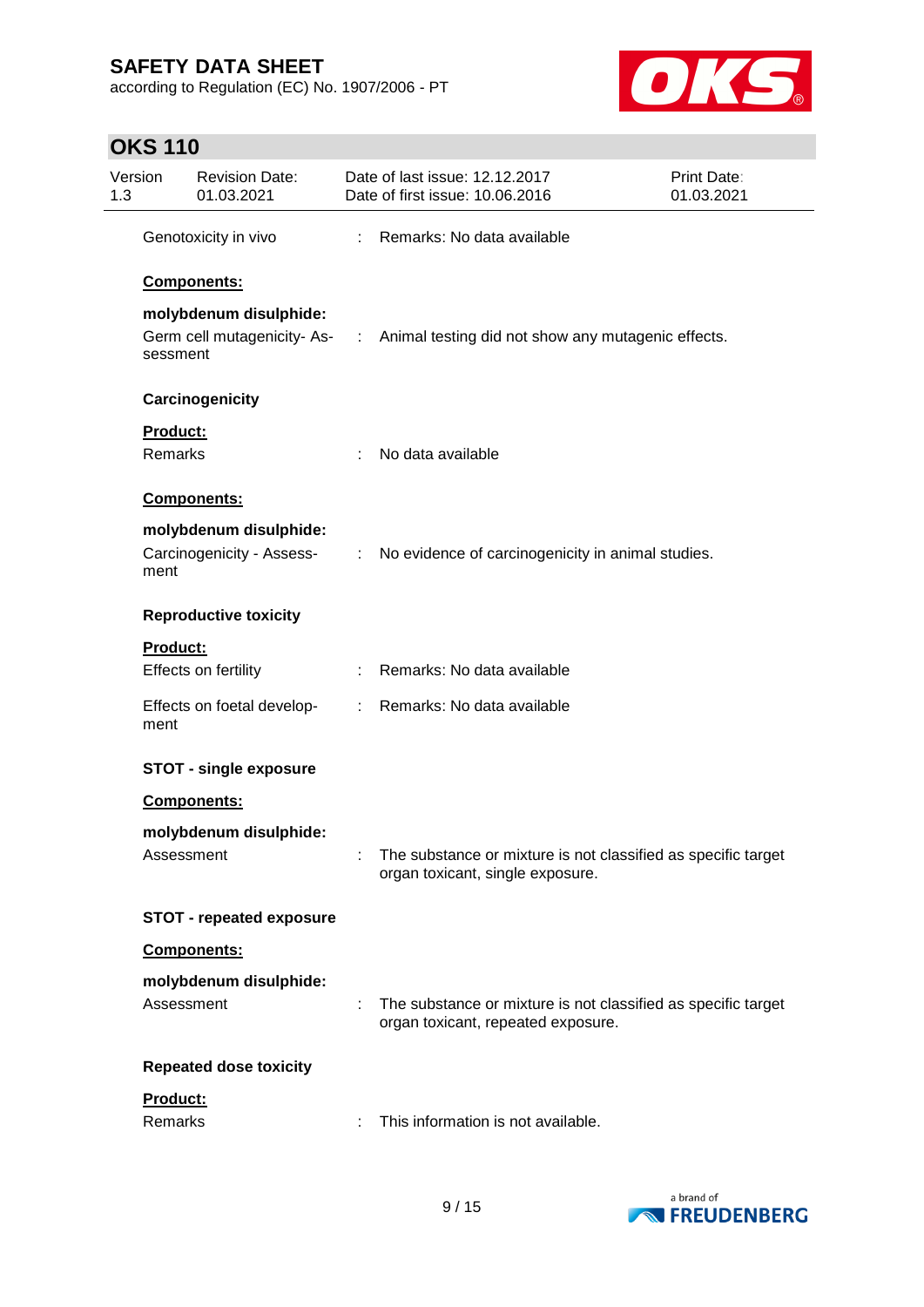according to Regulation (EC) No. 1907/2006 - PT



# **OKS 110**

| Version<br>1.3 | <b>Revision Date:</b><br>01.03.2021                   |    | Date of last issue: 12.12.2017<br>Date of first issue: 10.06.2016                               | Print Date:<br>01.03.2021 |
|----------------|-------------------------------------------------------|----|-------------------------------------------------------------------------------------------------|---------------------------|
|                | <b>Aspiration toxicity</b>                            |    |                                                                                                 |                           |
|                | <b>Product:</b><br>This information is not available. |    |                                                                                                 |                           |
|                | <b>Further information</b>                            |    |                                                                                                 |                           |
|                | <b>Product:</b>                                       |    |                                                                                                 |                           |
|                | Remarks                                               | ÷. | Prolonged or repeated inhalation may cause damage to the<br>lungs.                              |                           |
|                | <b>Components:</b>                                    |    |                                                                                                 |                           |
|                | molybdenum disulphide:                                |    |                                                                                                 |                           |
|                | Remarks                                               | ÷  | Information given is based on data on the components and<br>the toxicology of similar products. |                           |

# **SECTION 12: Ecological information**

### **12.1 Toxicity**

| Product:                                                                            |    |                                                                                            |
|-------------------------------------------------------------------------------------|----|--------------------------------------------------------------------------------------------|
| Toxicity to fish                                                                    |    | : Remarks: No data available                                                               |
| Toxicity to daphnia and other : Remarks: No data available<br>aquatic invertebrates |    |                                                                                            |
| Toxicity to algae/aquatic<br>plants                                                 |    | : Remarks: No data available                                                               |
| Toxicity to microorganisms                                                          |    | Remarks: No data available                                                                 |
| Components:                                                                         |    |                                                                                            |
| molybdenum disulphide:                                                              |    |                                                                                            |
| Toxicity to fish                                                                    | ÷. | LC50 (Pimephales promelas (fathead minnow)): $> 100$ mg/l<br>Exposure time: 96 h           |
| Toxicity to daphnia and other :<br>aquatic invertebrates                            |    | EC50 (Daphnia magna (Water flea)): > 100 mg/l<br>Exposure time: 48 h                       |
| Toxicity to algae/aquatic<br>plants                                                 | ÷. | EC50 (Pseudokirchneriella subcapitata (green algae)): > 100<br>mg/l<br>Exposure time: 72 h |

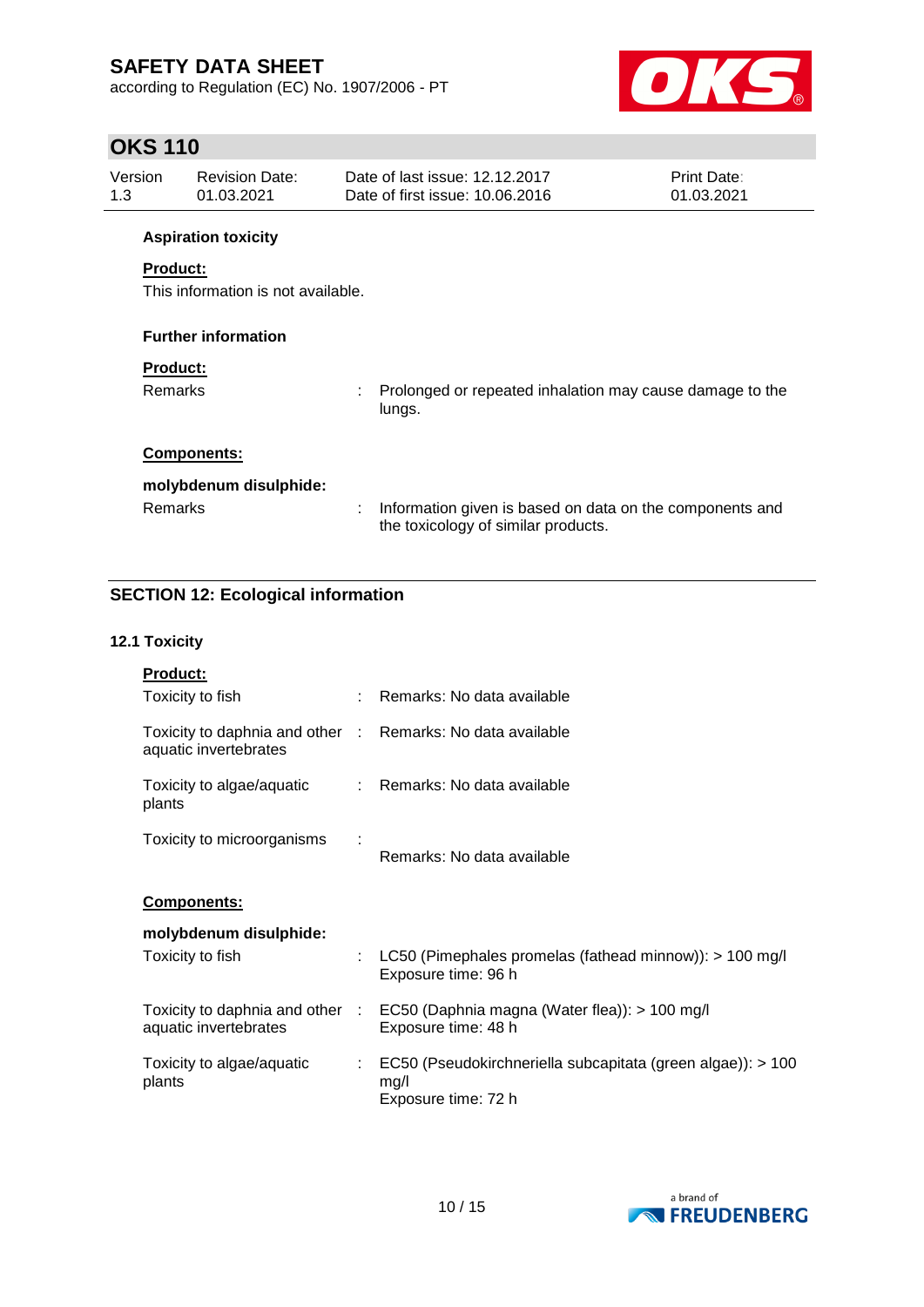according to Regulation (EC) No. 1907/2006 - PT



# **OKS 110**

| 12.2 Persistence and degradability<br><b>Product:</b><br>Remarks: No data available<br>Biodegradability<br>÷<br>Physico-chemical removabil- : Remarks: No data available<br>ity<br>Product:<br>Bioaccumulation<br>Remarks: This substance is not considered to be persistent,<br>bioaccumulating and toxic (PBT).<br>This substance is not considered to be very persistent and<br>very bioaccumulating (vPvB).<br><b>Product:</b><br>Mobility<br>Remarks: No data available<br>Distribution among environ-<br>Remarks: No data available<br>÷<br>mental compartments<br>Product: |                                                          |
|-----------------------------------------------------------------------------------------------------------------------------------------------------------------------------------------------------------------------------------------------------------------------------------------------------------------------------------------------------------------------------------------------------------------------------------------------------------------------------------------------------------------------------------------------------------------------------------|----------------------------------------------------------|
|                                                                                                                                                                                                                                                                                                                                                                                                                                                                                                                                                                                   |                                                          |
| 12.3 Bioaccumulative potential<br>12.4 Mobility in soil<br>12.5 Results of PBT and vPvB assessment                                                                                                                                                                                                                                                                                                                                                                                                                                                                                |                                                          |
|                                                                                                                                                                                                                                                                                                                                                                                                                                                                                                                                                                                   |                                                          |
|                                                                                                                                                                                                                                                                                                                                                                                                                                                                                                                                                                                   |                                                          |
|                                                                                                                                                                                                                                                                                                                                                                                                                                                                                                                                                                                   |                                                          |
|                                                                                                                                                                                                                                                                                                                                                                                                                                                                                                                                                                                   |                                                          |
|                                                                                                                                                                                                                                                                                                                                                                                                                                                                                                                                                                                   |                                                          |
|                                                                                                                                                                                                                                                                                                                                                                                                                                                                                                                                                                                   |                                                          |
|                                                                                                                                                                                                                                                                                                                                                                                                                                                                                                                                                                                   |                                                          |
|                                                                                                                                                                                                                                                                                                                                                                                                                                                                                                                                                                                   |                                                          |
|                                                                                                                                                                                                                                                                                                                                                                                                                                                                                                                                                                                   |                                                          |
|                                                                                                                                                                                                                                                                                                                                                                                                                                                                                                                                                                                   |                                                          |
|                                                                                                                                                                                                                                                                                                                                                                                                                                                                                                                                                                                   |                                                          |
| Assessment<br>to be either persistent, bioaccumulative and toxic (PBT), or<br>very persistent and very bioaccumulative (vPvB) at levels of<br>0.1% or higher                                                                                                                                                                                                                                                                                                                                                                                                                      | This substance/mixture contains no components considered |
| 12.6 Other adverse effects                                                                                                                                                                                                                                                                                                                                                                                                                                                                                                                                                        |                                                          |
| <b>Product:</b>                                                                                                                                                                                                                                                                                                                                                                                                                                                                                                                                                                   |                                                          |
| Additional ecological infor- : No information on ecology is available.<br>mation                                                                                                                                                                                                                                                                                                                                                                                                                                                                                                  |                                                          |
|                                                                                                                                                                                                                                                                                                                                                                                                                                                                                                                                                                                   |                                                          |
| <b>SECTION 13: Disposal considerations</b>                                                                                                                                                                                                                                                                                                                                                                                                                                                                                                                                        |                                                          |

| Product                | The product should not be allowed to enter drains, water<br>courses or the soil.                       |
|------------------------|--------------------------------------------------------------------------------------------------------|
|                        | Waste codes should be assigned by the user based on the<br>application for which the product was used. |
| Contaminated packaging | : Packaging that is not properly emptied must be disposed of as                                        |
|                        | عداده محماحا                                                                                           |

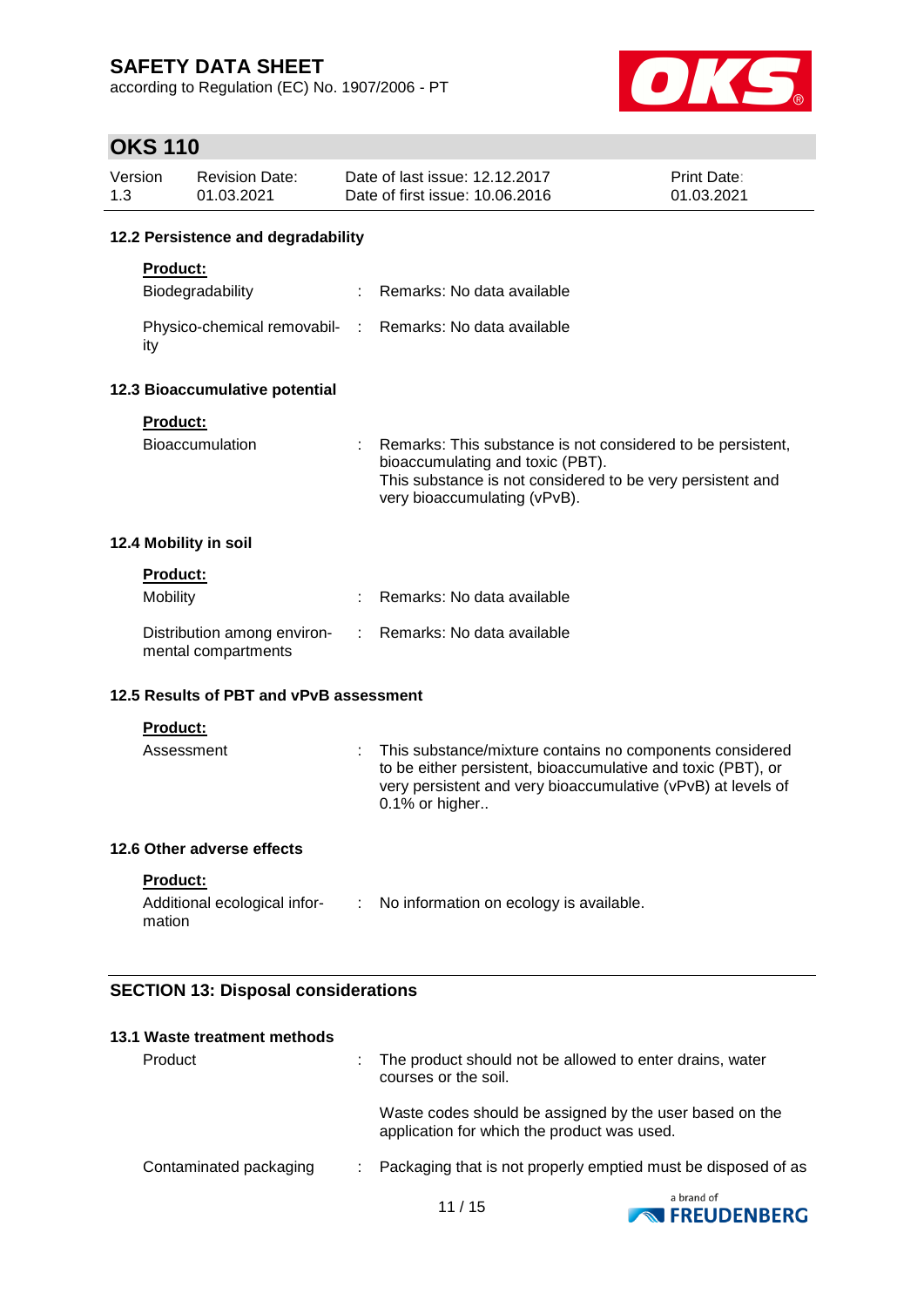according to Regulation (EC) No. 1907/2006 - PT



# **OKS 110**

| Version<br>1.3 | <b>Revision Date:</b><br>01.03.2021 | Date of last issue: 12.12.2017<br>Date of first issue: 10.06.2016                                             | <b>Print Date:</b><br>01.03.2021                |  |  |  |  |
|----------------|-------------------------------------|---------------------------------------------------------------------------------------------------------------|-------------------------------------------------|--|--|--|--|
|                |                                     | the unused product.<br>Dispose of waste product or used containers according to<br>local regulations.         |                                                 |  |  |  |  |
| Waste Code     |                                     |                                                                                                               | The following Waste Codes are only suggestions: |  |  |  |  |
|                |                                     | : unused product<br>06 06 03, wastes containing sulphides other than those men-<br>tioned in 06 06 02         |                                                 |  |  |  |  |
|                |                                     | uncleaned packagings<br>15 01 10, packaging containing residues of or contaminated<br>by hazardous substances |                                                 |  |  |  |  |

## **SECTION 14: Transport information**

#### **14.1 UN number**

| <b>ADR</b>                        | ÷ | Not regulated as a dangerous good |
|-----------------------------------|---|-----------------------------------|
| <b>RID</b>                        |   | Not regulated as a dangerous good |
| <b>IMDG</b>                       |   | Not regulated as a dangerous good |
| <b>IATA</b>                       |   | Not regulated as a dangerous good |
| 14.2 UN proper shipping name      |   |                                   |
| <b>ADR</b>                        |   | Not regulated as a dangerous good |
| <b>RID</b>                        |   | Not regulated as a dangerous good |
| <b>IMDG</b>                       |   | Not regulated as a dangerous good |
| <b>IATA</b>                       |   | Not regulated as a dangerous good |
| 14.3 Transport hazard class(es)   |   |                                   |
| <b>ADR</b>                        |   | Not regulated as a dangerous good |
| <b>RID</b>                        |   | Not regulated as a dangerous good |
| <b>IMDG</b>                       |   | Not regulated as a dangerous good |
| <b>IATA</b>                       | ÷ | Not regulated as a dangerous good |
| 14.4 Packing group                |   |                                   |
| <b>ADR</b>                        |   | Not regulated as a dangerous good |
| <b>RID</b>                        |   | Not regulated as a dangerous good |
| <b>IMDG</b>                       |   | Not regulated as a dangerous good |
| <b>IATA (Cargo)</b>               |   | Not regulated as a dangerous good |
| <b>IATA (Passenger)</b>           |   | Not regulated as a dangerous good |
| <b>14.5 Environmental hazards</b> |   |                                   |

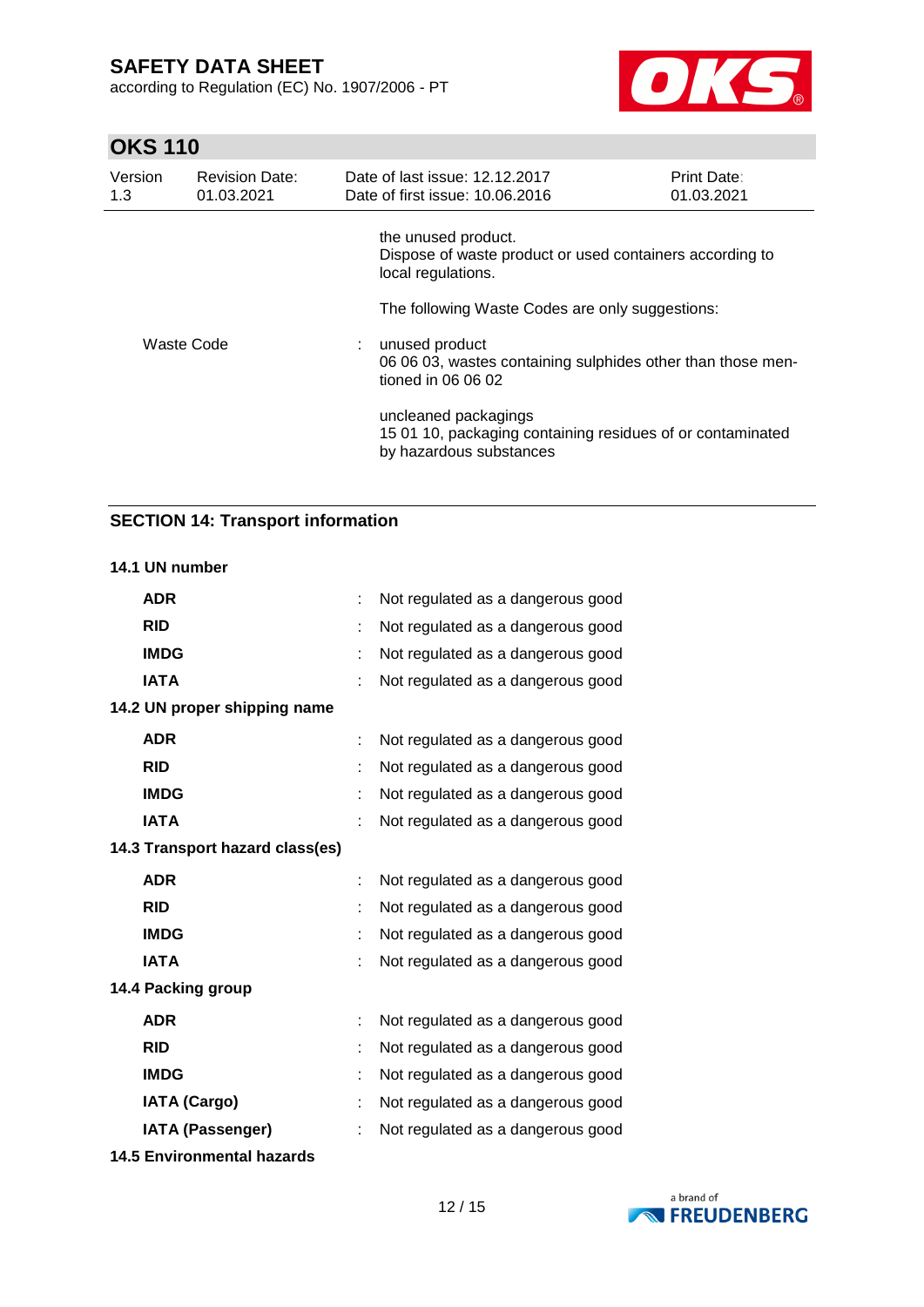according to Regulation (EC) No. 1907/2006 - PT



# **OKS 110**

| Version<br>1.3                                      | <b>Revision Date:</b><br>01.03.2021 | Date of last issue: 12.12.2017<br>Date of first issue: 10.06.2016 | Print Date:<br>01.03.2021 |
|-----------------------------------------------------|-------------------------------------|-------------------------------------------------------------------|---------------------------|
| <b>ADR</b>                                          |                                     | Not regulated as a dangerous good                                 |                           |
| <b>RID</b>                                          |                                     | Not regulated as a dangerous good                                 |                           |
| <b>IMDG</b>                                         |                                     | Not regulated as a dangerous good                                 |                           |
| <b>IATA (Passenger)</b>                             |                                     | Not regulated as a dangerous good                                 |                           |
| <b>IATA (Cargo)</b>                                 |                                     | Not regulated as a dangerous good                                 |                           |
| 14.6 Special precautions for user<br>Not applicable |                                     |                                                                   |                           |

**14.7 Transport in bulk according to Annex II of Marpol and the IBC Code** Remarks : Not applicable for product as supplied.

## **SECTION 15: Regulatory information**

### **15.1 Safety, health and environmental regulations/legislation specific for the substance or mixture**

| REACH - Candidate List of Substances of Very High<br>Concern for Authorisation (Article 59).                                                         | : This product does not contain sub-<br>stances of very high concern (Regu-<br>lation (EC) No 1907/2006 (REACH),<br>Article 57). |
|------------------------------------------------------------------------------------------------------------------------------------------------------|----------------------------------------------------------------------------------------------------------------------------------|
| REACH - List of substances subject to authorisation<br>(Annex XIV)                                                                                   | Not applicable                                                                                                                   |
| Regulation (EC) No 1005/2009 on substances that de-<br>plete the ozone layer                                                                         | : Not applicable                                                                                                                 |
| Regulation (EU) 2019/1021 on persistent organic pollu-<br>tants (recast)                                                                             | $:$ Not applicable                                                                                                               |
| Regulation (EC) No 649/2012 of the European Parlia-<br>ment and the Council concerning the export and import<br>of dangerous chemicals               | Not applicable<br>÷.                                                                                                             |
| REACH - Restrictions on the manufacture, placing on<br>the market and use of certain dangerous substances,<br>preparations and articles (Annex XVII) | : Not applicable                                                                                                                 |
| Seveso III: Directive 2012/18/EU of the European Parliament and of the Council on the control of                                                     |                                                                                                                                  |

major-accident hazards involving dangerous substances. Not applicable

| Volatile organic compounds | Directive 2010/75/EU of 24 November 2010 on industrial  |
|----------------------------|---------------------------------------------------------|
|                            | emissions (integrated pollution prevention and control) |
|                            | Not applicable                                          |

### **15.2 Chemical safety assessment**

This information is not available.

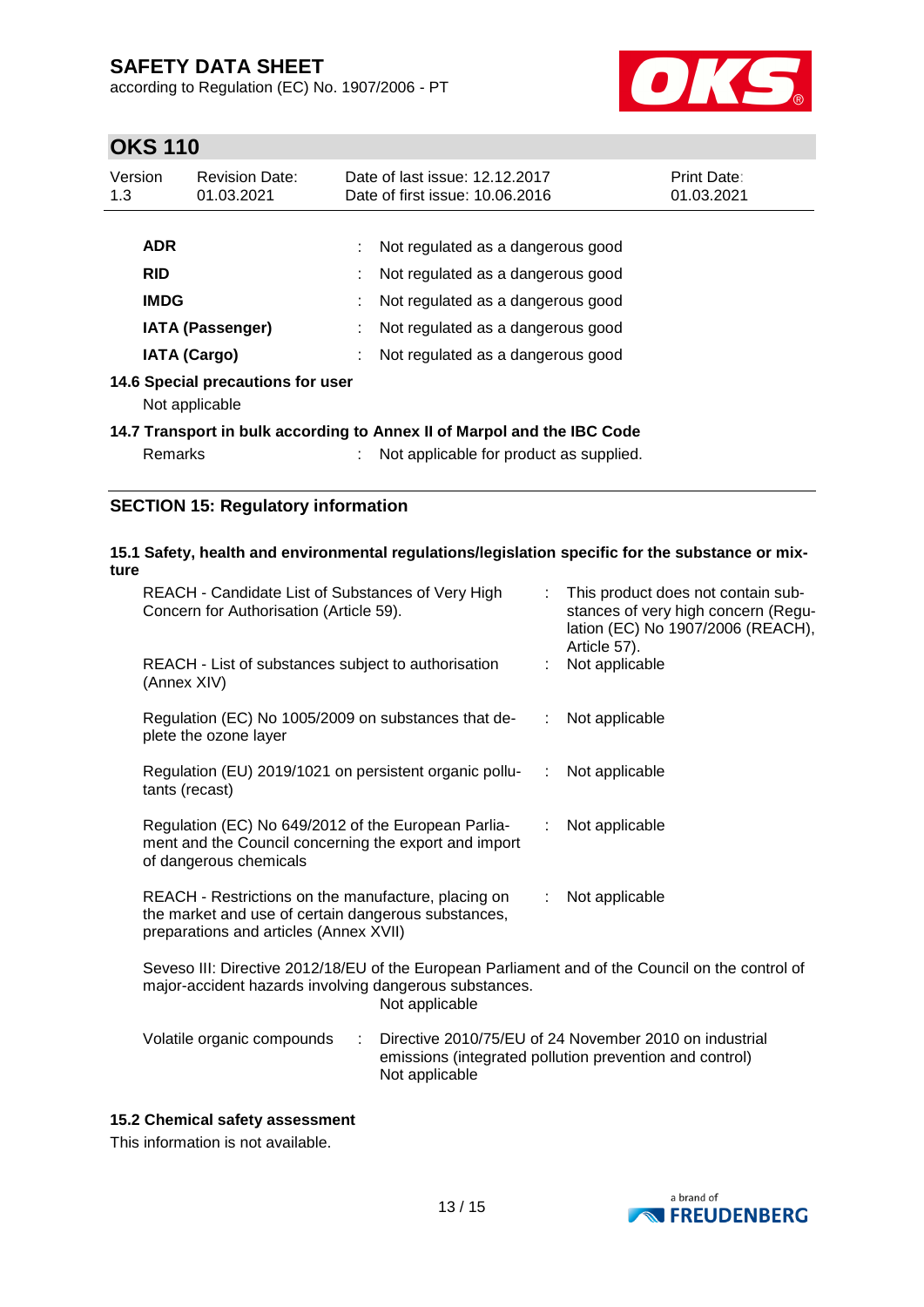according to Regulation (EC) No. 1907/2006 - PT



# **OKS 110**

| Version | <b>Revision Date:</b> | Date of last issue: 12.12.2017  | <b>Print Date:</b> |
|---------|-----------------------|---------------------------------|--------------------|
| 1.3     | 01.03.2021            | Date of first issue: 10.06.2016 | 01.03.2021         |

### **SECTION 16: Other information**

#### **Full text of other abbreviations**

PT OEL : Portugal. Security and Health at the Workplace - Occupational exposure limits of chemical agents PT OEL / VLE-MP : Time Weighted Average

ADN - European Agreement concerning the International Carriage of Dangerous Goods by Inland Waterways; ADR - European Agreement concerning the International Carriage of Dangerous Goods by Road; AICS - Australian Inventory of Chemical Substances; ASTM - American Society for the Testing of Materials; bw - Body weight; CLP - Classification Labelling Packaging Regulation; Regulation (EC) No 1272/2008; CMR - Carcinogen, Mutagen or Reproductive Toxicant; DIN - Standard of the German Institute for Standardisation; DSL - Domestic Substances List (Canada); ECHA - European Chemicals Agency; EC-Number - European Community number; ECx - Concentration associated with x% response; ELx - Loading rate associated with x% response; EmS - Emergency Schedule; ENCS - Existing and New Chemical Substances (Japan); ErCx - Concentration associated with x% growth rate response; GHS - Globally Harmonized System; GLP - Good Laboratory Practice; IARC - International Agency for Research on Cancer; IATA - International Air Transport Association; IBC - International Code for the Construction and Equipment of Ships carrying Dangerous Chemicals in Bulk; IC50 - Half maximal inhibitory concentration; ICAO - International Civil Aviation Organization; IECSC - Inventory of Existing Chemical Substances in China; IMDG - International Maritime Dangerous Goods; IMO - International Maritime Organization; ISHL - Industrial Safety and Health Law (Japan); ISO - International Organisation for Standardization; KECI - Korea Existing Chemicals Inventory; LC50 - Lethal Concentration to 50 % of a test population; LD50 - Lethal Dose to 50% of a test population (Median Lethal Dose); MARPOL - International Convention for the Prevention of Pollution from Ships; n.o.s. - Not Otherwise Specified; NO(A)EC - No Observed (Adverse) Effect Concentration; NO(A)EL - No Observed (Adverse) Effect Level; NOELR - No Observable Effect Loading Rate; NZIoC - New Zealand Inventory of Chemicals; OECD - Organization for Economic Co-operation and Development; OPPTS - Office of Chemical Safety and Pollution Prevention; PBT - Persistent, Bioaccumulative and Toxic substance; PICCS - Philippines Inventory of Chemicals and Chemical Substances; (Q)SAR - (Quantitative) Structure Activity Relationship; REACH - Regulation (EC) No 1907/2006 of the European Parliament and of the Council concerning the Registration, Evaluation, Authorisation and Restriction of Chemicals; RID - Regulations concerning the International Carriage of Dangerous Goods by Rail; SADT - Self-Accelerating Decomposition Temperature; SDS - Safety Data Sheet; SVHC - Substance of Very High Concern; TCSI - Taiwan Chemical Substance Inventory; TRGS - Technical Rule for Hazardous Substances; TSCA - Toxic Substances Control Act (United States); UN - United Nations; vPvB - Very Persistent and Very Bioaccumulative

### **Further information**

This safety data sheet applies only to products as originally packed and labelled. The information contained therein may not be reproduced or modified without our express written permission. Any forwarding of this document is only permitted to the extent required by law. Any further, in particular public, dissemination of the safety data sheet (e.g. as a document for download from the Internet) is not permitted without our express written consent. We provide our customers with amended safety data sheets as prescribed by law. The customer is responsible for passing on safety data sheets and any amendments contained therein to its own customers, employees and other users of the product. We provide no guarantee that safety data sheets received by users